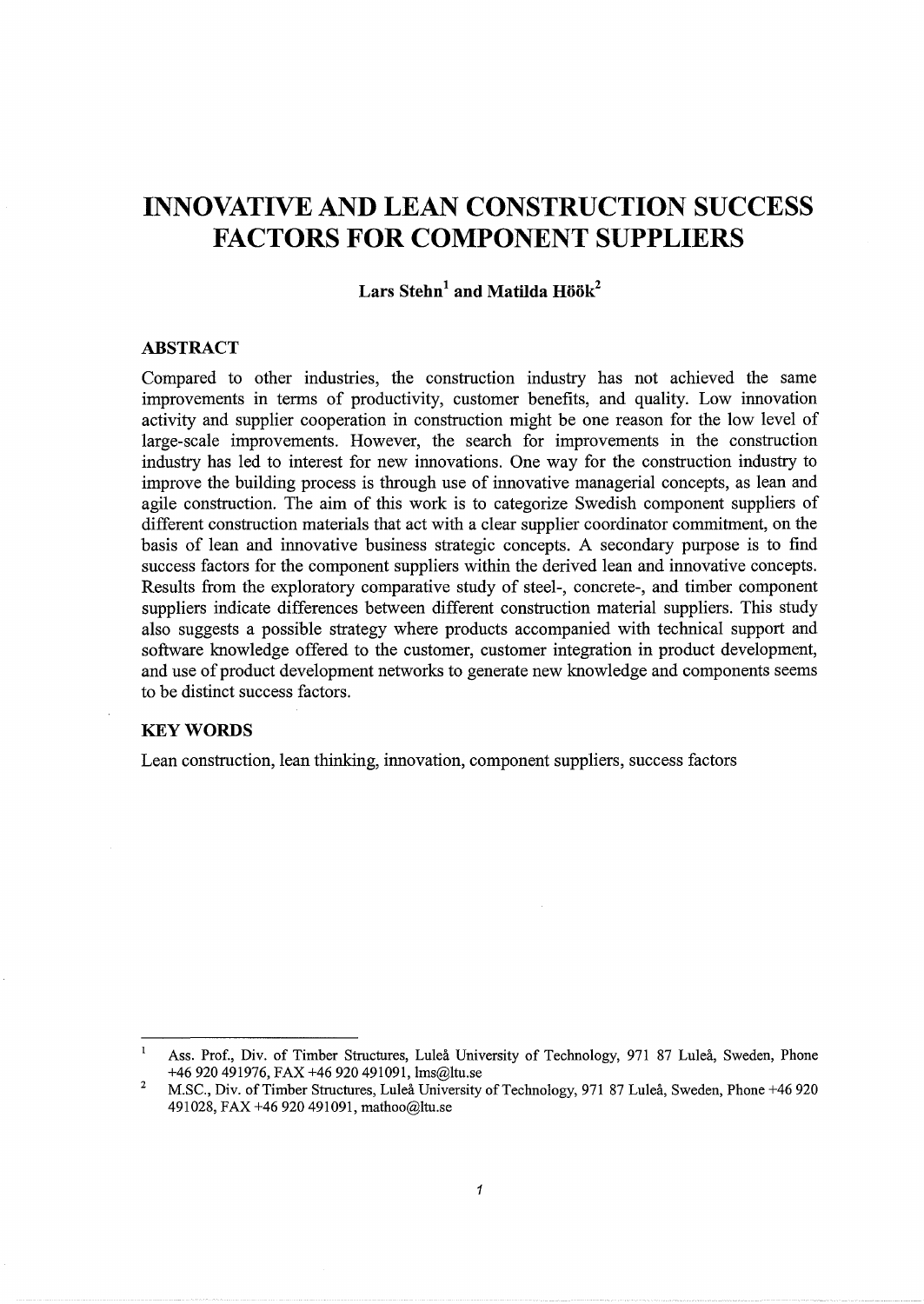#### **INTRODUCTION**

Henry Ford developed the automobile industry from craftsmanship into a developed process that eventually evolved to lean production (Womack et al. 1990) and lean thinking (Womack and Jones 2003). Attempts have been made to develop lean (technical efficiency of processes) and agile (customization and effectiveness) construction (Nairn and Barlow 2003). It is argued that the focus of developing construction should be on the basics of lean thinking, i.e. transformation, flow, and value (Koskela 2003). In the large enterprise manufacturing industry, supply chain management (SCM) with effective integration of the major supply chain components; customers, manufacturing and suppliers, is key (Tan et al. 1999). Within the area of construction SCM, project management upstream with suppliers and downstream with customers has been treated by, for example, Lamming (1993). This focus on suppliers and customers emphasizes a strategic vision of lean production, suggested as the lean enterprise. This paper presents an exploratory, comparative focused study of three different Swedish material suppliers of construction components that act with a clear supplier coordinator commitment. Based on a deductive approach, lean and innovative concepts are used to explain and categorize success factors for component suppliers.

## **LEAN PRODUCTION AND INNOVATION**

The manufacturing industry appears to have been successful in applying methods to render the supply chain and production more efficient. However, the construction industry has not reached the same productivity benefits as e.g., the automobile industry. Actors in the construction industry point to the "one-of-a-kind, project-based nature" of construction as evidence that the innovations of manufacturing cannot be applied to construction (Crowley 1998). In construction, also process innovations are uncommon; instead typical innovations in construction are product innovations by material and component manufacturers (Koskela and Vrijhoef 2001).

The theoretical background of the lean production paradigm is lean thinking (Womack and Jones 2003). The principal foundation for lean thinking is the concepts of value, value stream, flow, pull and perfection, or transformation, flow and value (Koskela 2003). The foundation for the concepts of value, pull, and perfection can be related to the basis of the customer's perspective, as customer requirements of finished products or instant improvements driven by customers' demands. The concepts of value stream and flow refer to all necessary activities - information and materials conversion - needed through the whole process, from the raw material to a finished product. The salient feature of lean thinking is thus the management of the conversion process to promote flow. Based on this, the lean paradigm ranges over four functional areas related to the product (conversion) process; lean product development, lean procurement, lean manufacturing, and lean distribution (Karlsson and Åhlström 1996).

Research within lean construction seems to focus on holistic and theoretical studies of the whole lean production process (Saad et al. 2002, Ballard and Howell 2003, Koskela 2003). However, one of the most critical factors of lean production principles appears to be the management of external relationships rather than internal operations (Karlsson 1992, Panizzolo 1998). In the Swedish construction sector and within construction research, the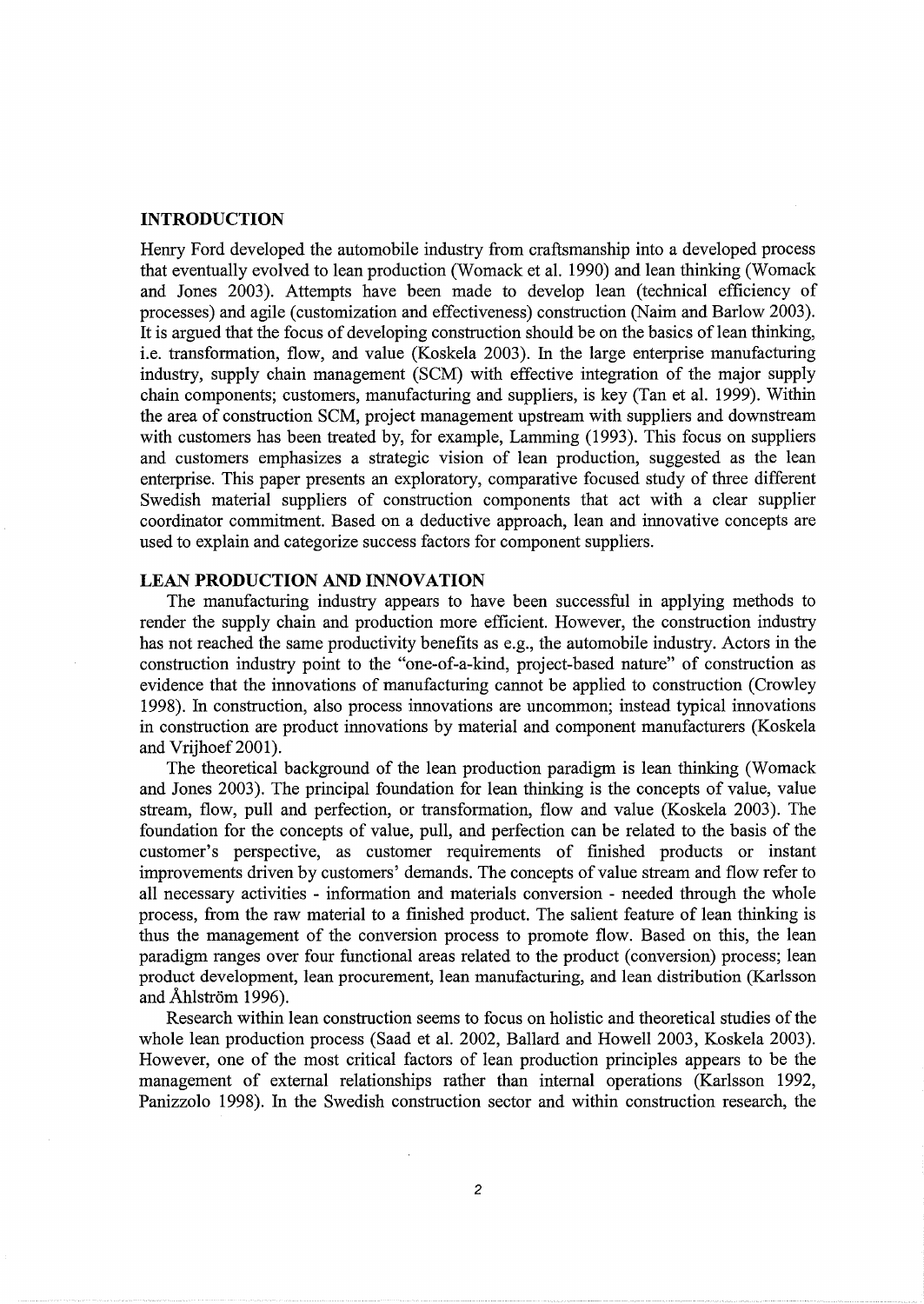interest of finding key characteristics and success factors for component suppliers is increasing and it is this potential that motivates this paper. Hence, this paper highlights the characteristics of the organized external network while excluding the manufacturing process and internal organizational questions. The same type of differentiation has formerly been developed into a model where the lean procurement and the lean distribution principles result in the lean enterprise (Karlsson and Åhlström 1997). Based on this demarcation, the aim of the paper is to investigate how supplier coordinating component suppliers in construction act in their marketplace towards other suppliers and customers and how these can be categorized on the basis of lean and innovative concepts derived from literature. A second purpose is to identify strategic success factors within the framework of the lean and innovative concepts.

## THE LEAN PARADIGM AS AN INNOVATION

Culture of innovation in the firm is almost connected to the leanness of a firm. Thus, the adoption of lean management principles and techniques can result in an innovative culture (Brochner et al. 2002). Innovative activities can be divided into three broad categories:

- Product development or improvements (Montoya-Weiss and Calantone 1994, Cooper 1996).
- Process innovation, regarding improved processing or manufacturing, where a firm's process innovation culture depends on, e.g., workers integration and organization structures (Smeds 1994, Martins and Terblanche 2003).
- Business systems, regarding new or improved business and marketing practices (Hovgaard and Hansen 2004) that are customer and market-oriented, focusing on solving customers problems (Martins and Terblanche 2003).

## LEAN AND INNOVATIVE SUPPLIER AND MARKET CONCEPTS

The reviewed principles are related to each other and linked to the features of the lean enterprise. Without aiming for a direct comparison, the condensed concepts based on parts of the lean and innovation theory is depicted in Figure 1. The figure explains the evaluated relationship between the explored basic principles of lean thinking, lean production and innovative theory to our conceptualization, the lean and innovative supplier and market concepts. The concepts in Figure 1 - knowledge networks (KN), supplier networks (SN), customer focus (CF), and customer integration (CI) - are labelled by considering the grey coloured area of Figure 1. This means that the principles found in the literature regarding the external supplier-market focus of lean thinking and innovative business systems can form a base to describe lean and innovative supplier and market concepts. Each concept is explained below.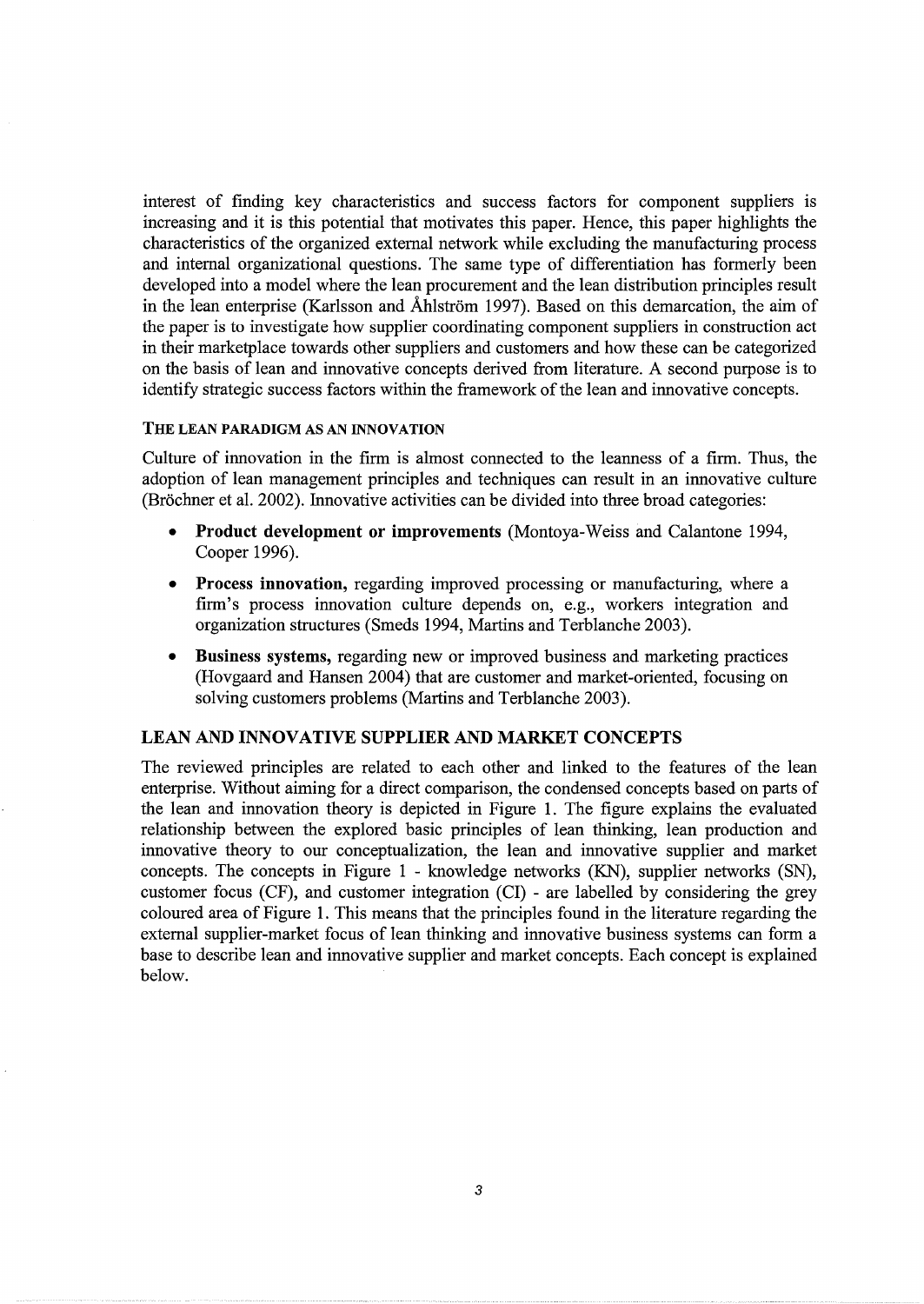

Figure 1: Lean and innovative supplier and market concepts.

## SUPPLIER FOCUS CONCEPTS

## Knowledge networks

The principle of knowledge network relies on the ability to collect knowledge from others into the firm and to keep the obtained knowledge inside the organization. Using knowledge networks implies that the company has an ambition to learn from specialists in different areas such as technical consultants and suppliers as well as competitors (Karlsson and Åhlström 1997). The lean enterprise can benefit by learning from larger suppliers who may already be a partner in another supply chain (Jina et al. 1997) along with establishing a long-term agreement cooperation that creates a rational framework for sharing profits (Lamming 1993). Research shows that development in networks is very often beyond the capability of a single firm and that efficient utilization of external and internal capacity will form the "total capacity" that enables a firm to better meet customers demands (Awuah 2001).

## Supplier networks

*The concept of supplier networks implies that a company has strategic and long-term supplier relationships.* Also, the lean producer assigns a whole subcomponent instead of several individual parts meant to be put together by the producer (Karlsson 1992). The lean enterprise therefore often becomes a "system-integrator" that from our point of view is a supplier coordinator commitment, providing specialized parts and final assembly of subsystems using a network of suppliers, as Figure 2 shows.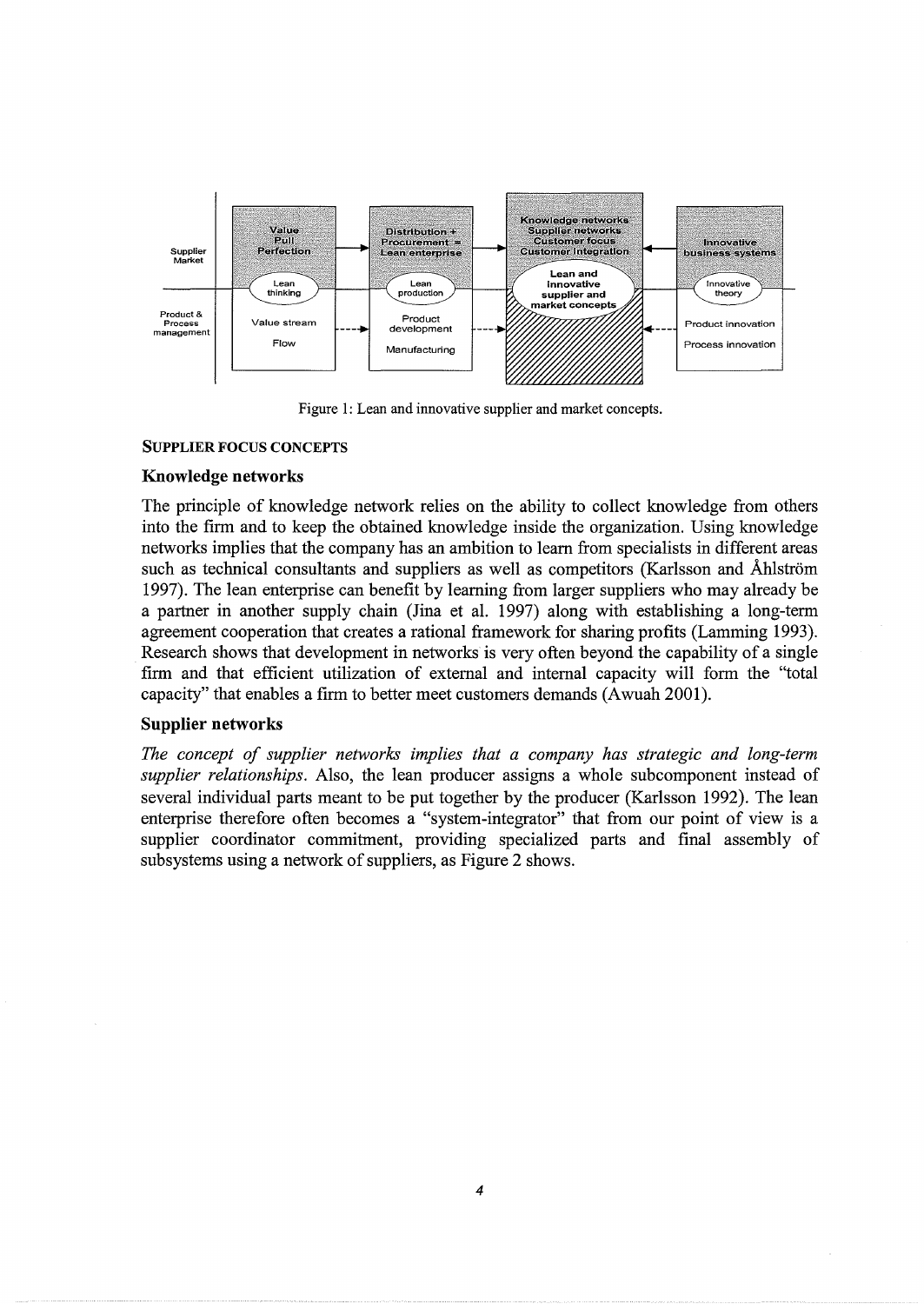

Figure 2: Traditional supply chain and system-integrator supply chain.

Therefore, the system integrator's major role is design, marketing, and service rather than production (Crowley 1998). If a supplier is not involved in, e.g. the component design, the manufacturer has to invest extra time and resources to solve any problem their suppliers encounter when manufacturing a part they have not designed (Sanchez and Pérez 2001). This highlights the importance of establishing closer and longer-term relations with suppliers, not only at a logistic level, but also at the technological/strategic level (Lamming 2003).

## MARKET FOCUS CONCEPTS

## **Customer focus**

If *a company have functional customer focus it offers activities and services beside the main product.* A complete service raises the value and the customer satisfaction for the product compared to similar products marked by competitors (Crowley 1998). Therefore the lean enterprise system provides loyalty from the buyer and makes it extraordinarily hard for new competitors to gain share (Womack et al. 1990). Constant innovations are a competitive advantage for the long-term survival of an enterprise because it allows the company to better meet customer needs (Cooper 1996). A wide range of choices for the customer can also be delivered through the use of standard components flexible in assembly (Gann 1996). Simultaneously managers must shift focus from their existing organisation and production to the customer (Kippenberger 1997). Companies that use appropriate innovation management in a coherent and rational manner will therefore better provide the total value that customers demand (Naim and Barlow 2003).

## **Customer integration**

*Customer integration implies that a company work in close relationships with customers.* A lean enterprise should be part of a global network where process integration is particularly important (Karlsson and Åhlström 1997), meaning that no one should produce a good or service until the customer asks for it. Instead of pushing complete products at customers, the customer communicates demand through pull (Green 1999, Womack and Jones 2003). Continuous improvements are important since customer demands are constantly increasing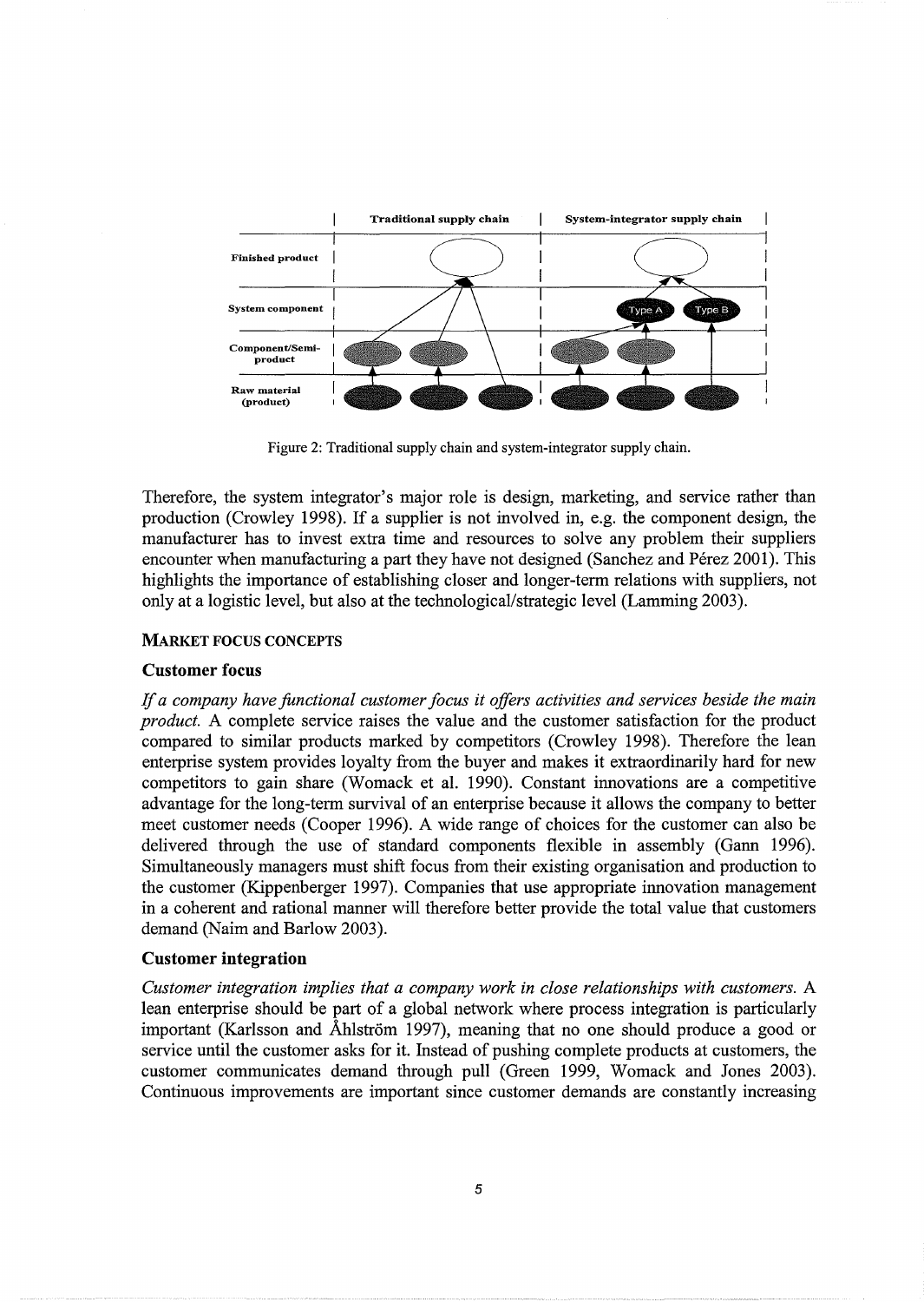and new technical solutions and enterprises are emerging. Hence, it is important that improvement suggestions are solicited from customers (Forza 1996). The lean enterprise has to develop a "customer-in" organization whose important topics are the capability and competence of the sales network, the exchange of information with customers, and customer involvement in product planning and design (Panizzolo 1998).

## **EMPIRICAL RESEARCH METHOD**

A comparative approach based on exploratory studies of component suppliers acting as system-integrators in the Swedish construction industry was undertaken. Focused studies were chosen, whose characteristics are that a minority of cases is studied and that the study aims to explain a certain situation with an average level of generalization. A critical moment for comparative studies is the election of cases and the selection regarding generalization and explanation (Ragin 1987). Here, five component suppliers were chosen as being representative within the material areas of steel, wood, and concrete in the Swedish construction material industry. The five companies being both small and large were solely compared regarding their business strategies concerning their supplier and customer relationships.

In the classic paradigm of comparative research, studies are often qualitative to attain a wider understanding. Consequently, the research was conducted qualitatively involving personal interviews. Respondents from each company were chosen from comparable functions in the companies' organizational structures and the same questionnaire was used to ensure that the collected data were likely to demonstrate the same characteristics.

#### DESCRIPTION OF COMPANIES

#### **Company** A

Company A is subsidiary to one of Scandinavia's largest manufacturers of thin sheet steel products. The firm's main purpose is to manufacture and market shelf products in steel and aluminum for roofs, walls, and joists to building contractors and the material trade. The products are based on a mature in-house developed technology. The company offers several established products and some new innovative prefabricated steel-based wall elements and is a well known actor on a mature market. Since the company manufactures all of their products they have a large production facility. Three people were interviewed; one business developer manager within sales, one product developer manager, and one person from the sales staff.

#### **CompanyB**

Company B is a member of the concrete group Consolis, the largest manufacturer of prefabricated concrete elements in Europe. The company produces a wide range of prefabricated concrete elements for walls and joists and thus has a large production facility. Company B have a well developed knowledge about the products and is a well known actor on a mature market. The company's main customers are building proprietors within the industrial sector. One project development manager with competences within sales and technical development gained from working in several positions within the company was interviewed.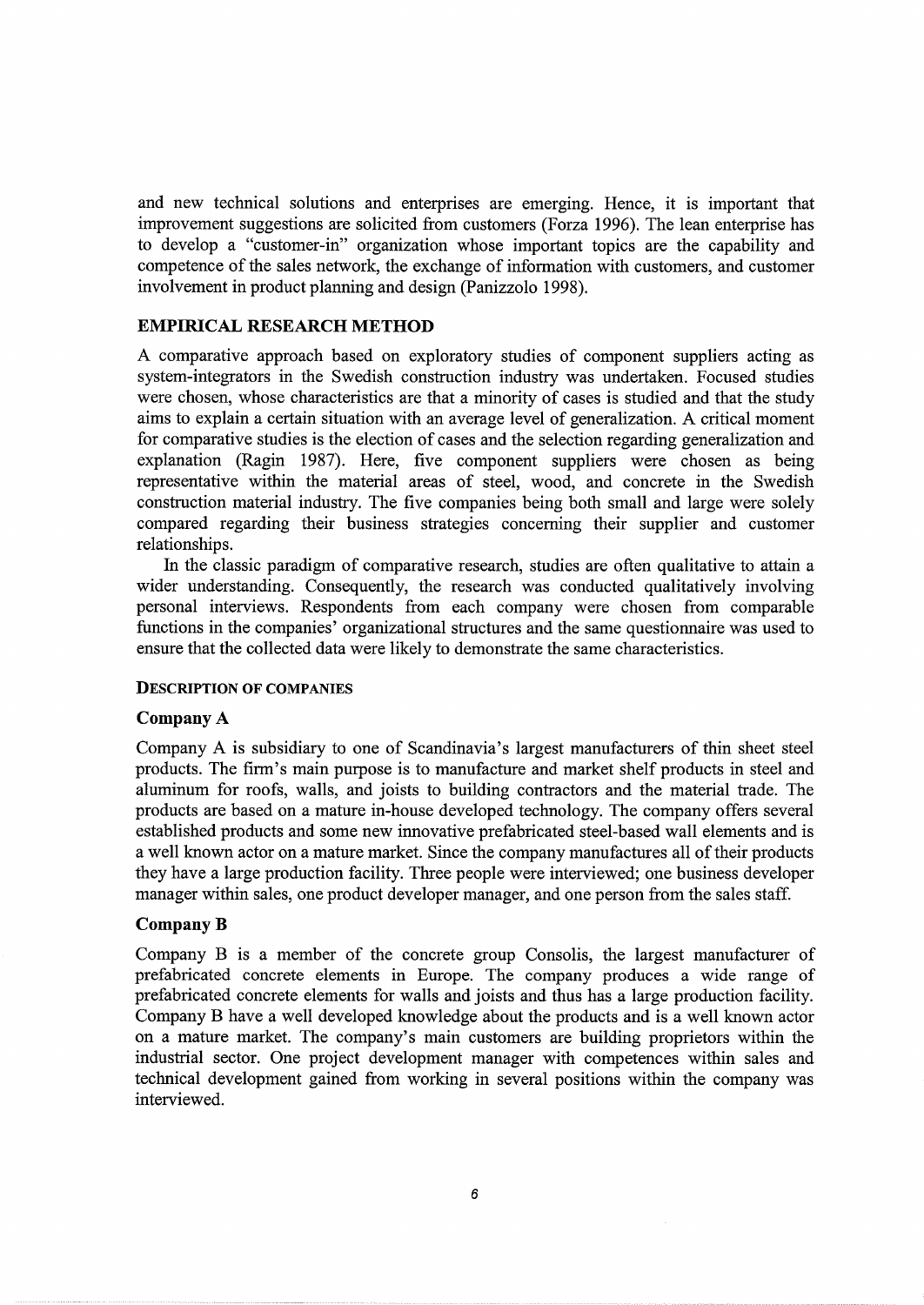## **CompanyC**

Company C is owned by the German concrete group Heidelberg. Its business concept is to provide building proprietors constructing residential blocks with project adapted system solutions and concrete products. The studied company has just like companies A and B, several years ago participated in the development of the products for walls and joist that is offered to the customer. They have a well developed knowledge about the products and is a well known actor on a mature market. Company C also offer an innovative product concept that consists of shell elements of concrete that are partly prefabricated and partly finished on the construction site. The production capacity of the studied company is large. One senior manager in the housing division, responsible for the subdivisions of marketing, selling, product development, and manufacturing, was interviewed.

## **CompanyD**

Company D is a firm within a Swedish timber association where the business concept is to market and sell timber based products and systems for multi-storey houses to building proprietors on the European market. The technology for multi-storey timber frame houses is to date not well known and developed structural systems are lacking; why company D is rather innovative since they have developed timber joists elements and a new advanced timber component. The company has no manufacture capacity in-house; instead they utilize a business relationship with one strategic production company. The respondent in company D is a salesman, with product development knowledge and management experience.

## **CompanyE**

The business concept of company E is to sell and market solid timber house components for residential blocks and detached houses to building proprietors. This concept means that the company offers only a few wall, roof and joists components to the customer. The studied company has no own production capacity since the solid timber elements are imported. Though the company does not manufacture any products, they have participated in the development of new solutions for solid timber joists. In company E, two owners were interviewed; one mainly responsible for selling, and customers, the other works with marketing and product development.

Table 1 shows comparable values for the studied companies.

|   |        | Age on market   Turnover (M Euro) | <b>Number of employees</b> | <b>ROA</b> |
|---|--------|-----------------------------------|----------------------------|------------|
| ∼ | 37     | 80                                | 197                        | 0, 16      |
| В | 62     | 115                               | 977                        | 0,09       |
| С | 59/6** | 63                                | 510                        | 0, 15      |
|   |        | 0.8                               |                            | $-0,46$    |
| Е |        | 0.6                               |                            | 0.01       |

Table I: Age on market, turnover (2002), number of employees (2002), and ROA \*(mean value 1999-2002).

\* ROA is calculated as net income divided by total assets and indicates financial performance. Higher value indicates comparatively better financial performance. \*\* Age on market after fusion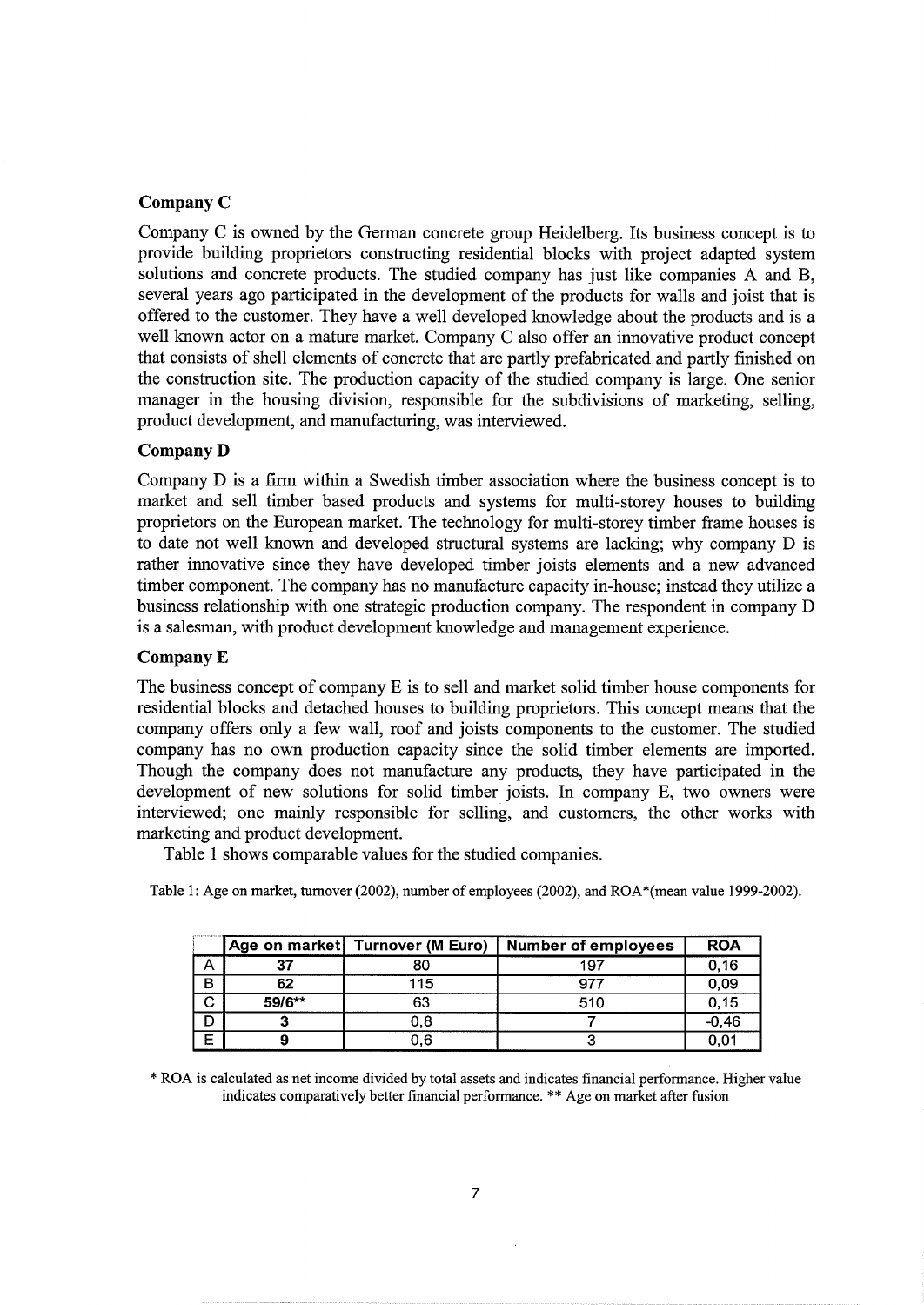## RESULTS AND ANALYSIS

The empirical findings of the studied component manufacturers strategies and external networks are summarised below. The results are analyzed and categorized in relation to the lean and innovative supplier and market concepts in Figure 1.

#### KNOWLEDGE NETWORKS (KN)

Company A is a mature company where no dramatic changes occur and they have all needed competence within the company. Similarly, the company does not consciously try to profit knowledge input from suppliers or consultants to the product development or manufacturing process. Both companies B and C hire consultants, often technical, when new knowledge is needed. They also attempt to give their employees' additional knowledge by using their respectively networks. Company D has since the start spent efforts on technical improvements and continuously utilized an external network of consultants and researchers for the planning and designing process. All employees have participated in product development, which explains why the company today has knowledge built into the organization. Finally, company E really makes use of competence outside the company organization through a broad knowledge network of consultants and researchers. Company E only has three employees and none of them have proper technical knowledge.

#### SUPPLIER NETWORKS (SN)

Company A believes that they have all the necessary competence with most product components being manufactured within the company. However, company A acts as a system integrator of type B (Figure 2), since raw material is supplied from the parent company. Company B's turnover consists of 30-40% of services provided; implying that company B has several supplier relationships. Occasionally, company C buy the same type of concrete elements as they produce by themselves from other concrete manufacturers when the own capacity is not enough. The company also buy non-concrete products as e.g., windows and doors from other suppliers. In the past company D managed their own manufacturing of structural wood components. Today, the manufacturing of the timber components is outsourced and other subcomponents are supplied from the supplier network. Company E does not manufacture the timber components by themselves. Instead they act as a systemintegrator of type A and buy the wood elements and other components from suppliers in their network and coordinate services as design and assembling.

## CUSTOMER FOCUS (CF)

The customer focus for company A has taken the form of a powerful distributor network, customer services such as software methods for calculation, design knowledge they share with their customers, and a strong confidence in the well-known owner's name. Company B manufactures concrete elements, but they have no constraints to sell buildings containing concrete. Instead, they focus on offering the customer the product the customer asks for. Company B says that their customer focus implies that they can handle flexibility and late decisions from the customer. Company C have a distinct customer focus and emphasize their solid experience and knowledge that is used when products are designed to different projects.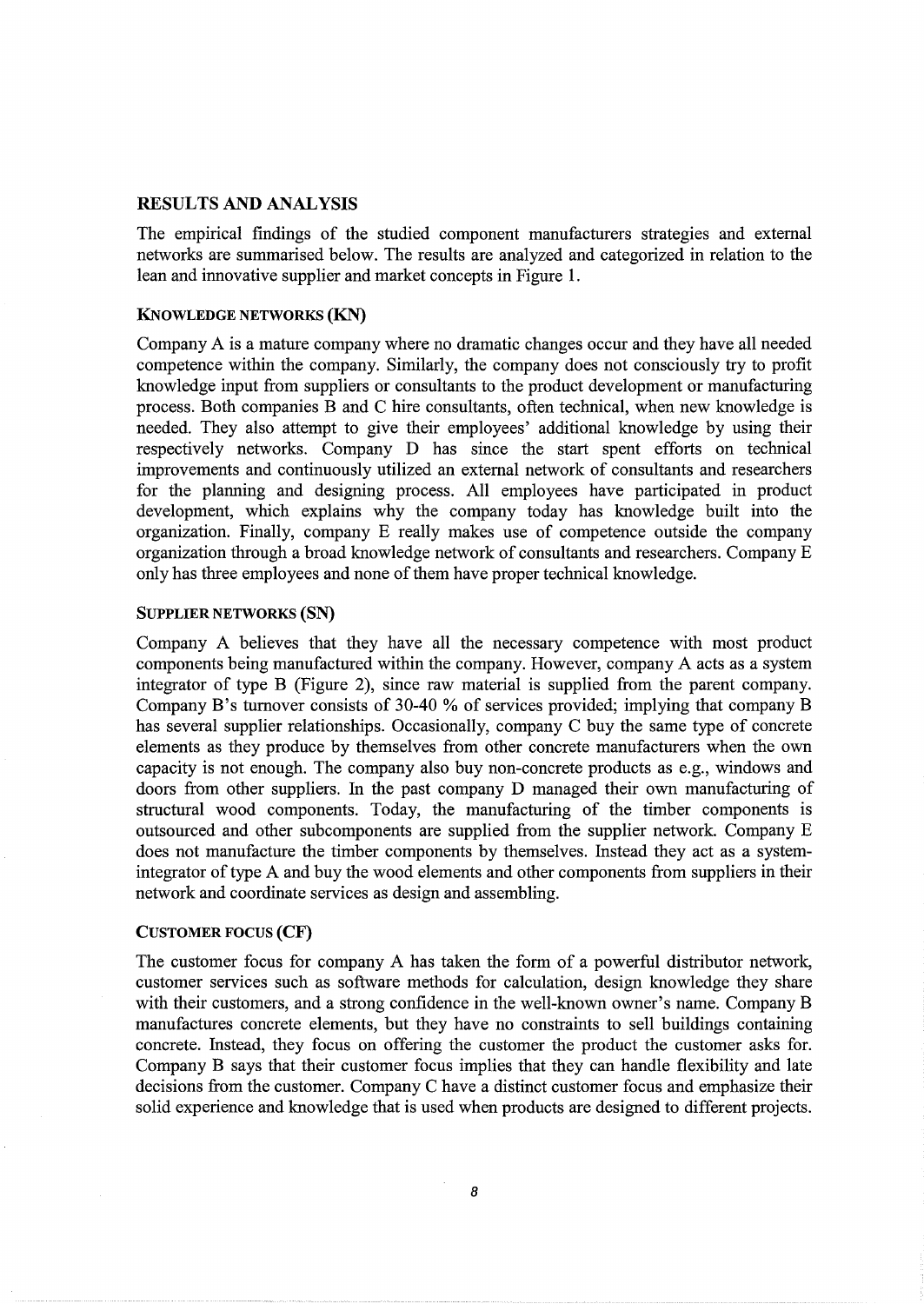In this manner customers buy knowledge built-in to the product. The strategy of company D is a clear system thinking where the customer focus is to share its knowledge about timber house building via a handbook. Company E also have a low, or blurred, customer focus and relies on that they have supplied timber components to several finished houses, now used as reference objects.

#### CUSTOMER INTEGRATION **(CI)**

Company A struggles with large costs caused by the location of the manufacturing plant in relation to the main market. Therefore, company A focuses on retailers to enable close and daily contact with customers, and they also arrange different customer activities. However, they do not utilize customer integration in product development. Company B focuses on key customers since around 80% of their sales are to previous customers. They also arrange customer activities and most product development is done in collaboration with customers. Company B claims a clear pattern between products developed in collaboration with the customer and marketability. Contrary to this observation, company C has not seen any difference according to sales between their own developed products and products developed in collaboration with customers. However, company C perceives a connection between sales and the vicinity to customers and therefore the company has enlarged and spread the sales staff organization during a fusion and reorganization six years ago to enable closer contact with the customer. Company C also arrange different customer activities. Company D tries to be at the construction site as often as possible, since these contacts present the best input for improvements. They also actively work with development ideas from customers. Finally, company E works with an architect who has contact with potential customers and examines the customers demand. The company also often visits customers at the construction site. However, company E is a micro company; therefore it is hard for them to relate the organization towards customers and main market segments.

Table 2 shows the categorization of the studied companies within the theoretical derived supplier and market concepts. Within each concept the firm's salient strategy is shown. A description in italic text in the "CF"-column describes the company's main market focus.

|   |                  | Supplier integrated strategy                                             | Market integrated strategy                                                                     |                                                                                                                          |
|---|------------------|--------------------------------------------------------------------------|------------------------------------------------------------------------------------------------|--------------------------------------------------------------------------------------------------------------------------|
|   | KN               | <b>SN</b>                                                                | СF                                                                                             | СI                                                                                                                       |
| А |                  | System integrator B*<br>(Buy raw material/<br>manufacture<br>components) | <b>Building contractors</b><br>/material trade<br>Shared knowledge<br><b>Technical support</b> | Make to stock**<br>Sales network near customer<br><b>Customer activities</b>                                             |
| B | "When<br>needed" | System integrator A*<br>(Manufacture<br>components<br>buy some)          | <b>Building proprietors</b><br>(industry)<br>Material independent<br>Flexibility               | Make to order***<br>Sales network near customer<br>Customer activities<br>Customer involvement in<br>product development |

|  | Table 2: Categorization of companies in lean and innovative supplier and market concepts |  |
|--|------------------------------------------------------------------------------------------|--|
|  |                                                                                          |  |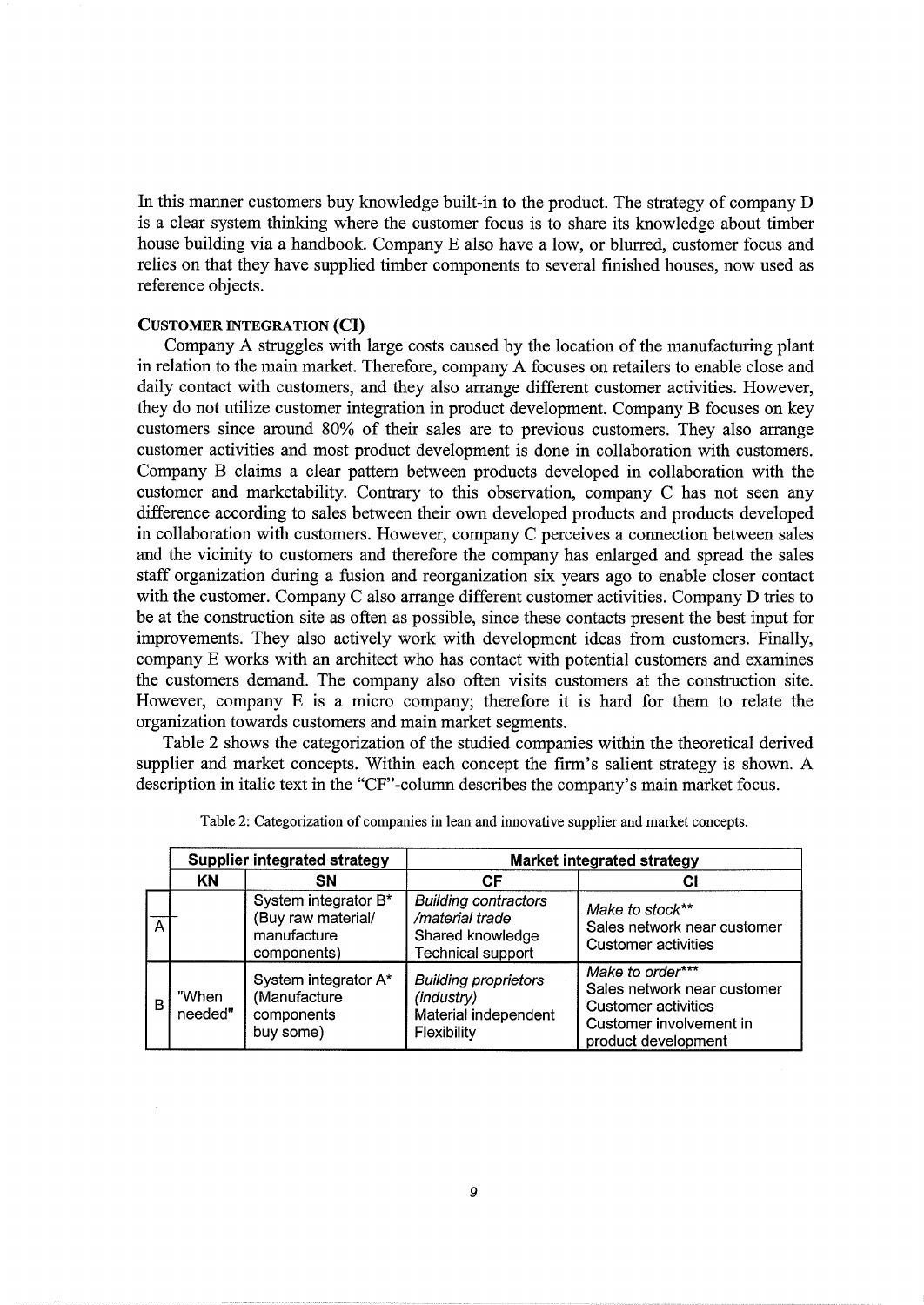| С  | "When<br>needed"                                                                                     | System integrator A*<br>(Manufacture<br>components/<br>buy some) | <b>Building contractors</b><br>(residential blocks)<br>Knowledge built-in to<br>the product | Make to order***<br>Sales network near customer<br>Customer activities<br>Effective customer<br>involvement in product<br>development |  |
|----|------------------------------------------------------------------------------------------------------|------------------------------------------------------------------|---------------------------------------------------------------------------------------------|---------------------------------------------------------------------------------------------------------------------------------------|--|
| DΙ | <b>Building</b><br>System integrator A*<br>(Buy components/<br>phase<br>Offer assembling)<br>/Always |                                                                  | <b>Building proprietors</b><br>(residential blocks)<br>Shared knowledge via<br>handbook     | Make to stock**// order***<br>Sales network near customer<br>Customer involvement in<br>product development                           |  |
| ΕI | Always<br>System integrator A*<br>Buy components<br>Broad<br>Offer assembling)<br>KN                 |                                                                  | <b>Building proprietors</b><br>(residential blocks/<br>detached houses)                     | Make to order***<br><b>Customer activities</b><br>Customer involvement in<br>product development                                      |  |

\*System integrator Type A respectively Type B according to Figure 2. \*\*Make to stock implies standard products.\*\*\* Make to order contain products that are planed/designed/manufactured after customer order.

#### **DISCUSSION AND CONCLUSIONS**

Based on the pooled integrated supplier (KN&SN) and market (CF&CI) concepts a company may be categorized. A company that work with a high value of integrated supplier focus and integrated market focus is defined as the "lean enterprise" in Figure 3a. The lean enterprise here briefly means that the company collect knowledge from others (Karlsson and Ahlström 1997, Jina et al. 1997) and able the knowledge to stay within the company, purchase whole subcomponents from suppliers, add value to the product via adding activities (Crowley 1998) and involve customers in product development (Forza 1996). The suggested "market enterprise" focus customer involvement and strive hard to satisfy the customer, but does not make use of other suppliers or external knowledge in any larger extent. The "supplier enterprise" utilizes external knowledge and suppliers but does not have a clear focus on the market and customers needs. The "internally enterprise" develops and manufacture all products in-house, to stock, and focus more on the own production than customers needs, which is the opposite of lean supplier thinking according to Kippenberger (1997).

By using Table 2 the companies' integrated supplier and market strategy, and the companies' age on market, with contemporaneous noting of the ROA-values, are shown in Figures 3a and b.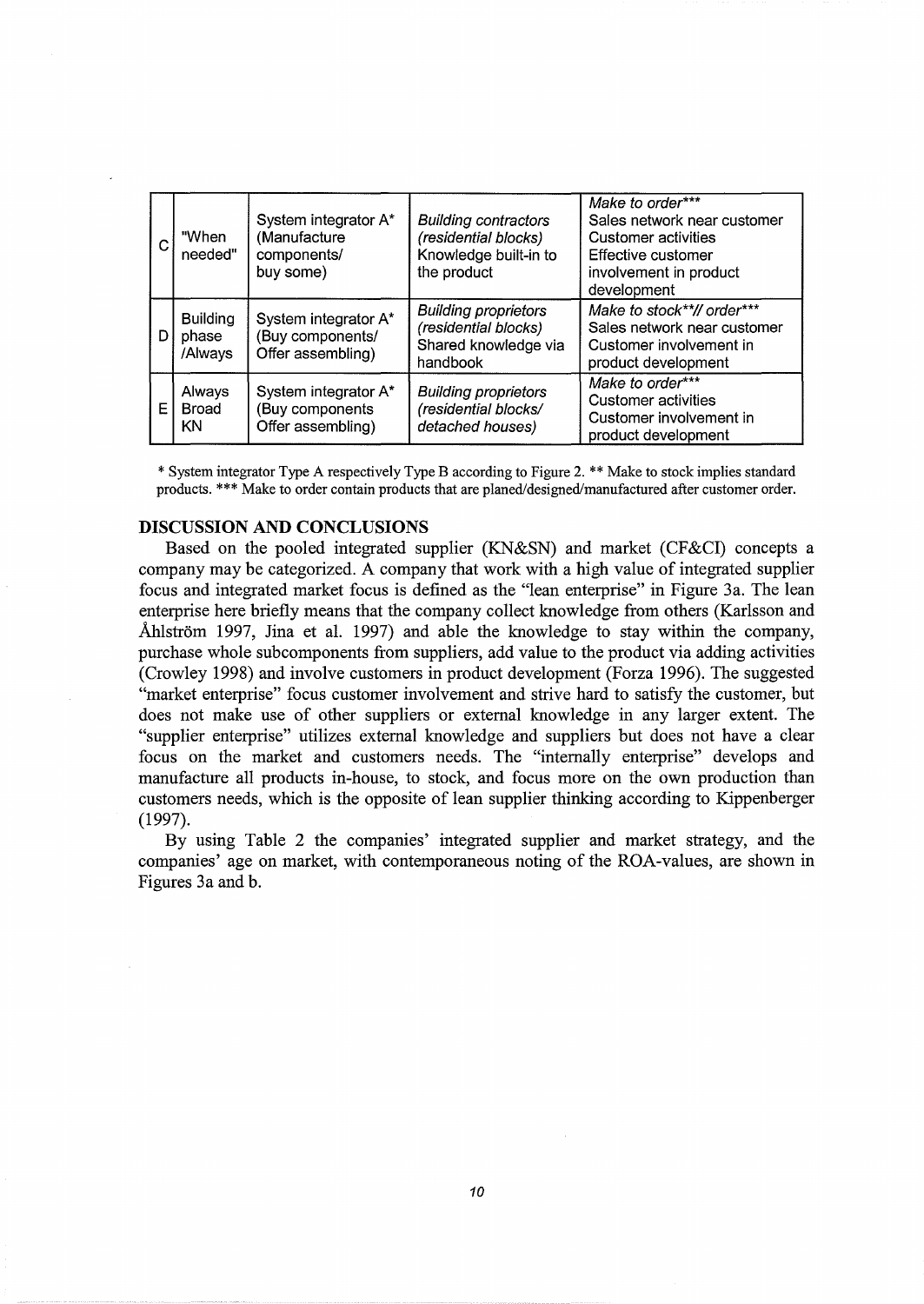



Figure 3a displays two distinct company groupings according to supplier focus. The three steel and concrete suppliers (A, B, and C) show a low degree of knowledge and supplier network utilization but also high ROA-values. However, the low degree of supplier focus (KN&SN) seems to be independent of the chosen strategy concerning market focus (CF&CI) when ROA is concerned. The opposite is shown by the two timber suppliers (D and E) within the "lean enterprise quadrant", with high supplier and market focus, but low ROA. Large companies (A, B, and C) seem to have a low degree of supplier focus, while small companies (D and E) have preferred to jointly have a high degree of supplier and market focus. Interesting to note is that the mature company C went through a company fusion six years ago, with a shift of strategy towards a higher market focus. Figure 3b clearly shows the low integrated supplier focus of the mature steel and concrete suppliers and the higher degree of supplier cooperation of the younger and smaller timber suppliers.

This study surprisingly indicates that the companies that make use of a "lean enterprise strategy" have not succeeded on the market, at least according to their ROA-value. This might be explained by several circumstances. Companies **D** and E are newcomers that sell and develop timber components. Timber is a material that has not yet gained confidence from the Swedish construction market. Both companies have also chosen a high level process innovative strategy. This apparently is the wrong way to go as the "change competence" is low in construction, especially concerning process innovations (Koskela and Vrijhoef 2001). The mature and more successful companies A, B and C have clearly developed another strategy, namely focusing on several consecutive product innovations through the years, while today not involving suppliers or utilizing knowledge networks in this work.

Based on the results and discussion, it is possible to outline success factors, based on the supplier and market concepts, used by the studied companies. The results also incline that the success factors should be prioritized in two steps:

*1) Customer Focus: Knowledge influenced by key customers increases the value and competitiveness of key products.* Value raising activities is exemplified by company A that offers technical support and software knowledge to the customer, company C that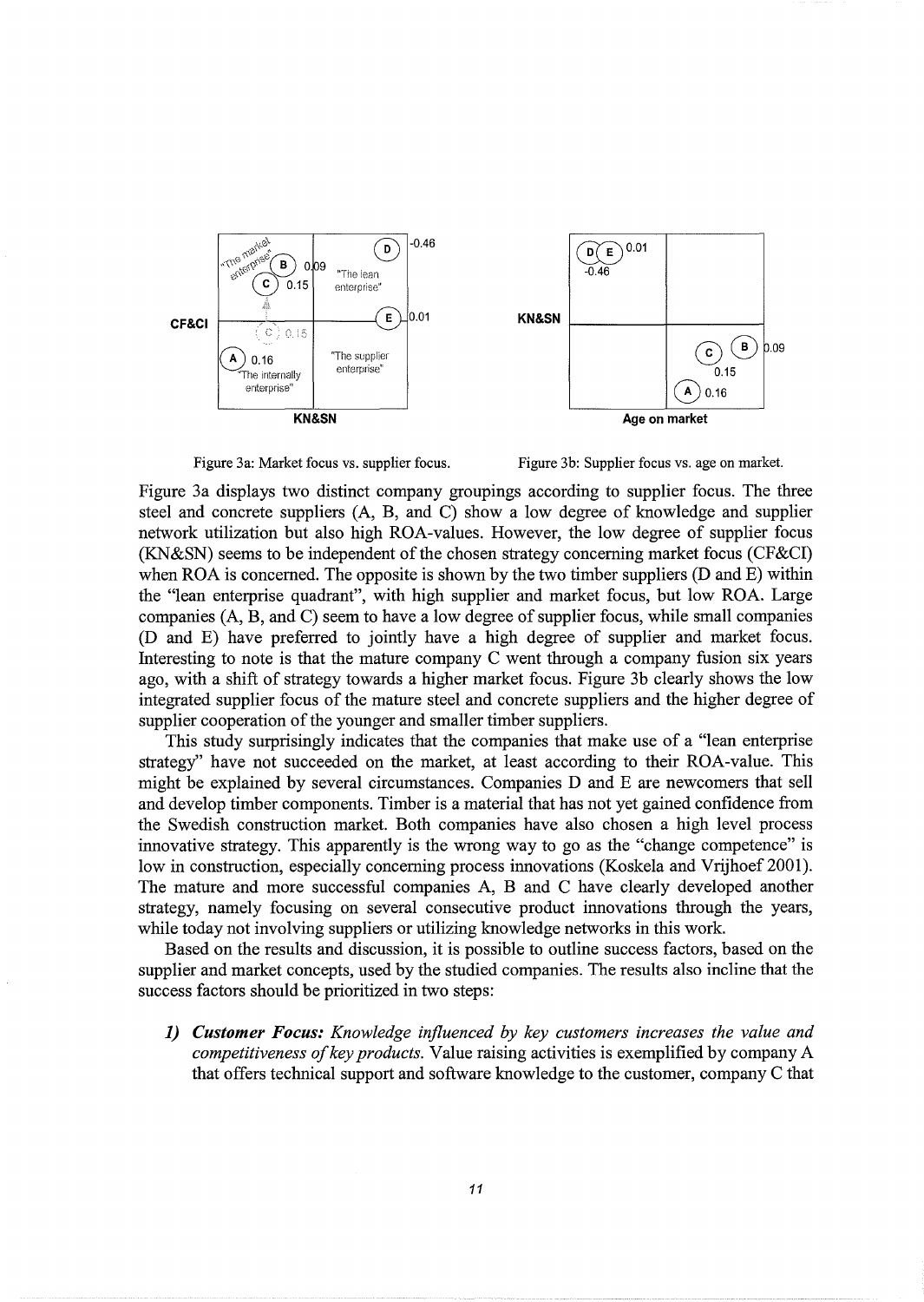offers the knowledge built-in to the product and company D that provide knowledge to the customer via a handbook.

*Customer Integration: Organizational design influenced by chosen customer niche, and customer involvement in product development.* To enable close relationships with customers, companies (A, B, C and D) have their sales network oriented after the customer. Customer involvement is utilized in the product development by four of the five studied companies. However it seems to have minor effects except for company B.

*2) Knowledge Networks: Acquiring of knowledge from others, striving for knowledge building inside the organization through employees participating.* The majority of the studied companies acquire knowledge from others when the internal knowledge is not enough, and try to build in the new knowledge to the organization.

*Supplier Networks: Utilizing of supplier networks and focusing on the final assembly of subsystems instead of focusing on the own production.* This is exemplified by companies D and E that in a high extent use supplier networks in their role as systemintegrators, focusing on the final assembly of subsystems, with design and assembling built in to the product.

It must be noted that because of the exploratory comparative research setting in the study, it is only possible to achieve a low or average level of generalization which has to be considered regarding these conclusions. The fact that the lean and innovative thinking seems not to be successful for companies D and E might also be explained by the fact that these two companies have been studied too early. These companies have been acting on the market for only a few years. Therefore, a longitudinal study of how the companies act and develop in the future is interesting. It is also interesting to investigate if the strategy of mature companies with low supplier focus is prosperous and competitive and if the younger companies will follow the same strategy.

#### REFERENCES

- Awuah, G.B. (2001). "A firm's development through its network of exchange relationships". *Journal of Business* & *Industrial Marketing.,* 16(7) 57 4-599.
- Ballard, G. and Howell, G.A. (2003). "Lean project management." *Building Research* & *Information.,* 31(2) 119-133.
- Bröchner, J., Josephson, P-E. and Kadefors, A. (2002). "Swedisch construction culture, quality management and collaborative practice." *Build. Resrch.* & *Inf.,* 30(6) 392-400.
- Cooper, R.G. (1996). "Overhauling the New Product Process." *Industrial Marketing Management.,* 25,465-482.
- Crowley, A. (1998). "Construction as a manufacturing process: Lessons from the automotive industry." *Computers and Structures.,* 67, 389-400.
- Forza, C. (1996). "Work organization in lean production and traditional plants." *Int.* J. *of Operations* & *Production Management.,* 16(2) 42-62.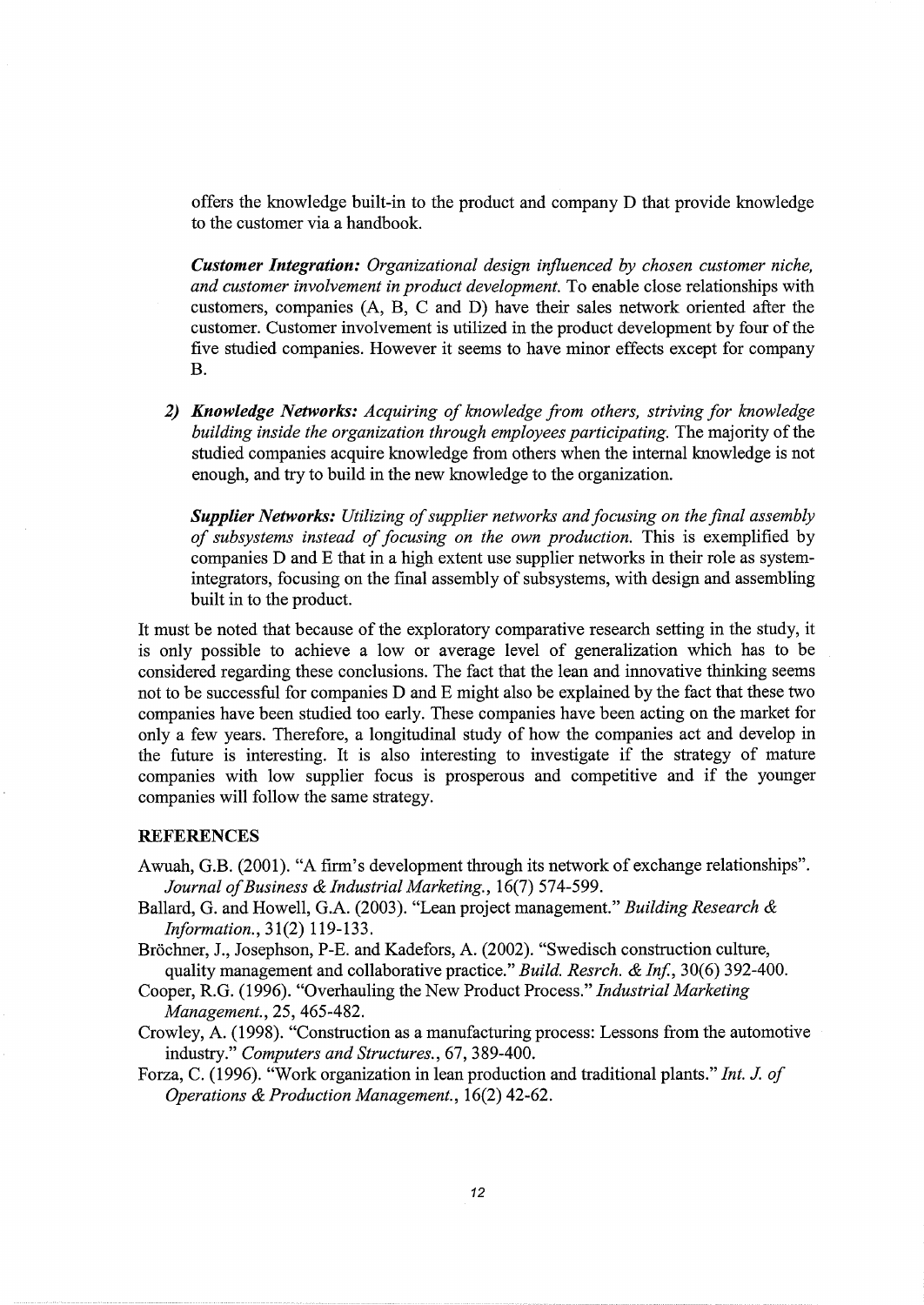- Gann, D.M. (1996). "Construction as a manufacturing process? Similarities and differences between industrialized housing and car production in Japan." *Construction Management and Economics.,* 14,437-450.
- Green, S.D. (1999). "The missing arguments of lean construction." Construction *Management and Economics.,* 17, 133-137.
- Hovgaard, A. and Hansen, E. (2004). "Innovativeness in the forest products industry." *Journal of Forest Products.,* 54(1) 26-33.
- Jina, J., Bhattacharya, A.K. and Walton, A.D. (1997). "Applying lean principles for high product variety and low volumes: some issues and propositions." *Logistics Information Management.,* 10(1) 5-13.
- Karlsson, C. (1992). "Knowledge and Material Flow in Future Industrial Networks." *Int. J. of Operations & Production Management.,* 12(7/8) 10-23.
- Karlsson, C. and Ahlström, P. (1996). "Assessing changes towards lean production." *Int. J. of operations & Production Management.,* 16(2) 24-41.
- Karlsson, C. and Åhlström, P. (1997). "A lean and global smaller firm?" *Int. J. of Operations & Production Management.,* 17(10) 940-952.
- Kippenberger, T. (1997). "Apply Lean Thinking to a Value Stream to create a Lean Enterprise." *The Antitote.,* 2(5) 11-14.
- Koskela, L. and Vrijhoef, R. (2001). "Is current theory of construction a hindrance to innovation?" *Building Research & Information.,* 29(3) 197-207.
- Koskela, L. (2003). "Is structural change the primary solution to the problems of construction." *Building Research & Information.,* 32(2) 85-96.
- Lamming, R. (1993). *Beyond Partnership, Strategies for Innovation and Lean Supply.*  Prentice Hall, New York.
- Martins, E.C. and Terblanche, F. (2003). "Building organisational culture that stimulates creativity and innovation." *European J. of Innovation Management.,* 6( 1) 64-7 4.
- Montoya-Weiss, M.M. and Calantone, R. (1994). "Determinants of New Product Performance: A Review and Meta-Analysis." *J. Prod& Innov. Mgmn.,* 11, 397-417.
- Naim, M. and Barlow, J. (2003). "An innovative supply chain strategy for customized housing." *Construction Management and Economics.,* 21, 593-602.
- Panizzolo, R. (1998). "Applying the lessons learned from 27 lean manufacturers. The relevance of relationships management." *Int. J. Production Economics.,* 55, 223-240.
- Ragin, C.C. (1987). *The Comparative Method- Moving Beyond Qualitative and Quantitative Strategies.* University of California., Berkley.
- Saad, M., Jones, M. and James, P. (2002). "A review of the progress towards the adoption of supply chain management (SCM) relationships in construction." *European J. of Purchasing & Supply Management.,* 8, 179-183.
- Sánchez, A.M. and Pérez, M.P. (2001). "Lean indicators and manufacturing strategies." Int. *J. of Operations & Productions Management.,* 21(11) 1433-1451.
- Smeds, R. (1994). "Managing Change towards Lean Enterprises." *Int. J. of Operations & Productions Management.,* 14 (3) 66-82.
- Tan, K-C., Kannan, V.R., Handfield, R.B. and Gosh, S. (1999). "Supply chain management: an empirical study of its impact on performance." *Int. J. of Operations & Production Management.,* 19(10) 1034-1052.